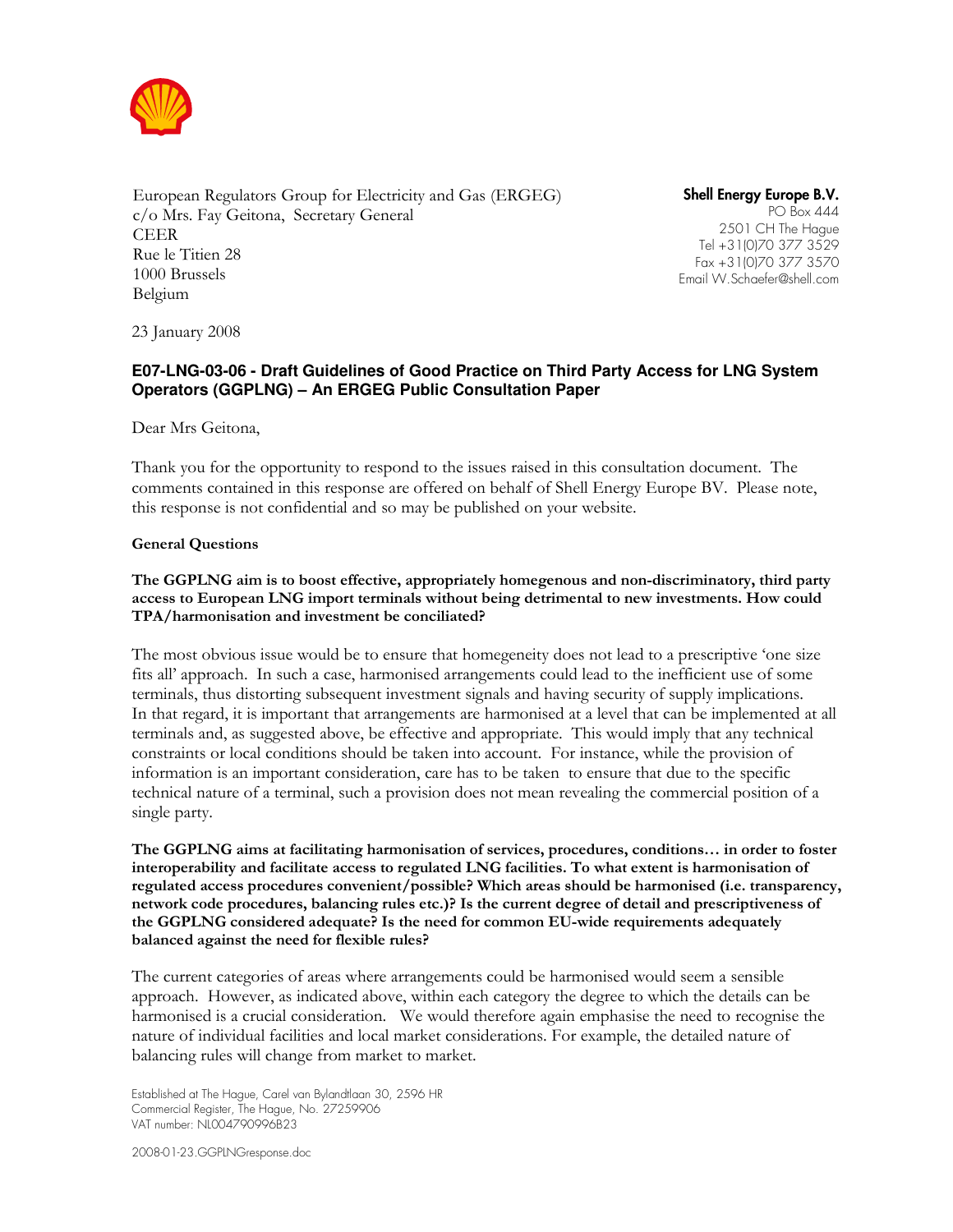Considering the voluntary character of the GGPLNG it would be interesting to know whattransitional effects you think the GGPLNG implementation could cause, and what could the implementation cost be in your particular case. Are you going to get benefits (commercial, decrease of management cost etc.) with the GGPLNG application?

At present, we have nothing to add in response to this question.

The GGPLNG do not apply to terminals exempted under Article 22 of Directive 2003/55/EC. In your view, could there be any value for regulators to use some recommendations in the GGPLNG as an input when adopting individual exemption decisions (for example, as approval requirements when granting a conditional exemption). If yes, please explain why and with regard to which aspects of the GGPLNG (e.g., services definition, transparency obligations etc.)?

The attractiveness of doing so is obvious insofar as it would help harmonise arrangements across all import terminals. However, as argued in response to an earlier question, the question of appropriateness is a vital consideration. As such, there is little value in any potential direct read-across as mooted in this question given that:

- a) RTPA terminals will be multi-user facilities where the investment risk is underpinned by regulated tariffs; whereas
- b) Exempt terminals will typically have one or two capacity holders with long-term contracts underpinning the investment risk

As such, the applicability of the GGPLNG would not be correct. By way of further explanation, with an RTPA terminal, the operator may be relatively neutral from a financial perspective to, for example, Use-It-Or-Lose-It (UIOLI) rules or the basis on which unutilised capacity is deemed to unusable by the primary rights holders and therefore made available to the other capacity holders. However, for obvious reasons this would not be the case with an exempt terminal where prescriptive restrictions could reduce the extent to which parties would be willing to make long-term financial commitments.

Therefore, to do as this question suggests could increase the level of investment risk for projects seeking an exemption. It is, therefore, to be welcomed that the document is clear that guidelines are intended to apply to regulated TPA terminals only.

## Tariffs for access to the system

The issue of the proposed frequency of tariff reviews could be considered to be an issue for the NRA; it is the NRA that sets the revenue allowance and approves the tariff charging methodology for a regulated terminal. Whether this issue should therefore be contained in the GGPLNG is a moot point and clarity would be welcomed.

As a general comment, however, we would advocate stability of charges. As such, the frequency of changes should be kept to a minimum.

## TPA Services

In principle, offering unbundled and interruptible services in addition to bundled and firm services could lead to a more efficient use of the facility and increased optimisation opportunities. However, we would again stress the need to take into account any technical constraints that may exist at the facility when defining the standard bundled unit should take into account. To do otherwise would suggest a divergence from the physical capacity of the terminal.